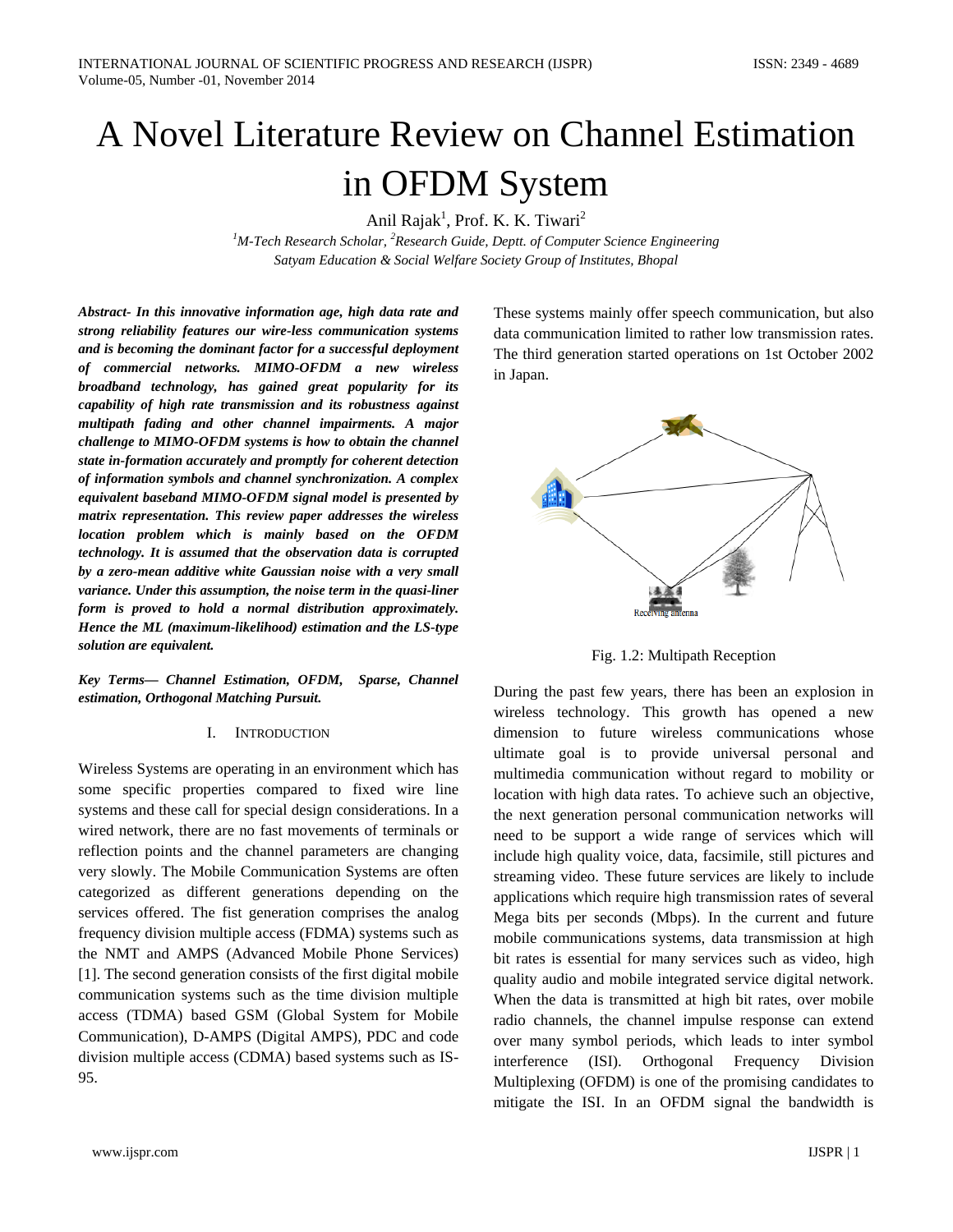divided into many narrow subchannels which are transmitted in parallel. Each subchannel is typically chosen narrow enough to eliminate the effect of delay spread. By combining OFDM with Turbo Coding 2and antenna diversity, the link budget and dispersive-fading limitations of the cellular mobile radio environment can be overcome and the effects of co-channel interference can be reduced.

## II. WIRELESS SYSTEMS

A digital communication system is often divided into several functional units as shown in Figure 1.1. The task of the source encoder is to represent the digital or analog information by bits in an efficient way. The bits are then fed into the channel encoder, which adds bits in a structured way to enable detection and correction of transmission errors. The bits from the encoder are grouped and transformed to certain symbols, or waveforms by the modulator and waveforms are mixed with a carrier to get a signal suitable to be transmitted through the channel. At the receiver the reverse function takes place. The received signals are demodulated and soft or hard values of the corresponding bits are passed to the decoder. The decoder analyzes the structure of received bit pattern and tries to detect or correct errors. Finally, the corrected bits are fed to the source decoder that is used to reconstruct the analog speech signal or digital data input. In Figure 1.1: the modulator, the channel and the demodulator. The main question is how to design certain parts of the modulator and demodulator to achieve efficient and robust transmission through a mobile wireless channel.

The wireless channel has some properties that make the design especially challenging: it introduces time varying echoes and phase shifts as well as a time varying attenuation of the amplitude (fade). Orthogonal Frequency Division Multiplexing (OFDM) has proven to be a modulation technique well suited for high data rates on time dispersive channels [2]. There are some specific requirements when designing wireless OFDM systems, for example, how to choose the bandwidth of the sub-channels used for transmission and how to achieve reliable synchronization. The latter is especially important in packet-based systems since synchronization has to be achieved within a few symbols.

In order to achieve good performance the receiver has to know the impact of the channel. The problem is how to extract this information in an efficient way. Conventionally, known symbols are multiplexed into the data sequence in

order to estimate the channel. From these symbols, all channel attenuations are estimated with an interpolation filter.



Fig1.1: Functional Block in a Communication System

For mobile or wireless applications, the channel is often described as a set of independent multipath components. The time varying impulse response can be described by [7]

$$
h(t) = \sum_{i=0}^{M} a_i(t) \delta(\tau - \tau_i(t)) \qquad 1.1
$$

Where  $a_i(t)$  denotes the complex valued tap gain for path number  $i$ ,  $\tau_i(t)\tau$  is the delay of tap i, and  $\delta$  is the Dirac delta function. Among the most important parameters when choosing the modulation scheme are the delay and the expected received power for different delays. Large delays for stronger paths mean that the interference between the different received signal parts can severe, especially when the symbol rate is high so that the delay exceeds several symbols.

## III. LITERATURE REVIEW

In 2013, Researchers Zhanwei Hou, Yiqing Zhou and Jinglin Shi investigated OFDM based broadband wireless communications in high mobility with rapid time-varying Doppler shifts, where the received signal is significantly degraded by Doppler distortion. In a time-dispersive channel a modification is conducted to improve both estimators accuracy in a fading channel. In the simulation projected estimators are compared with existing single-carrier Doppler rate estimators to verify the effectiveness and efficiency of the proposed estimators in an OFDM system. Specifically results verify the low complexity of SOD estimator, the high accuracy of ML estimator, the insensitivity to initial Doppler shifts of both estimators and the accuracy improvement of modified estimators in a fading channel [6]. In 2013, Peng Cheng, Zhuo Chen and Yun Rui discovered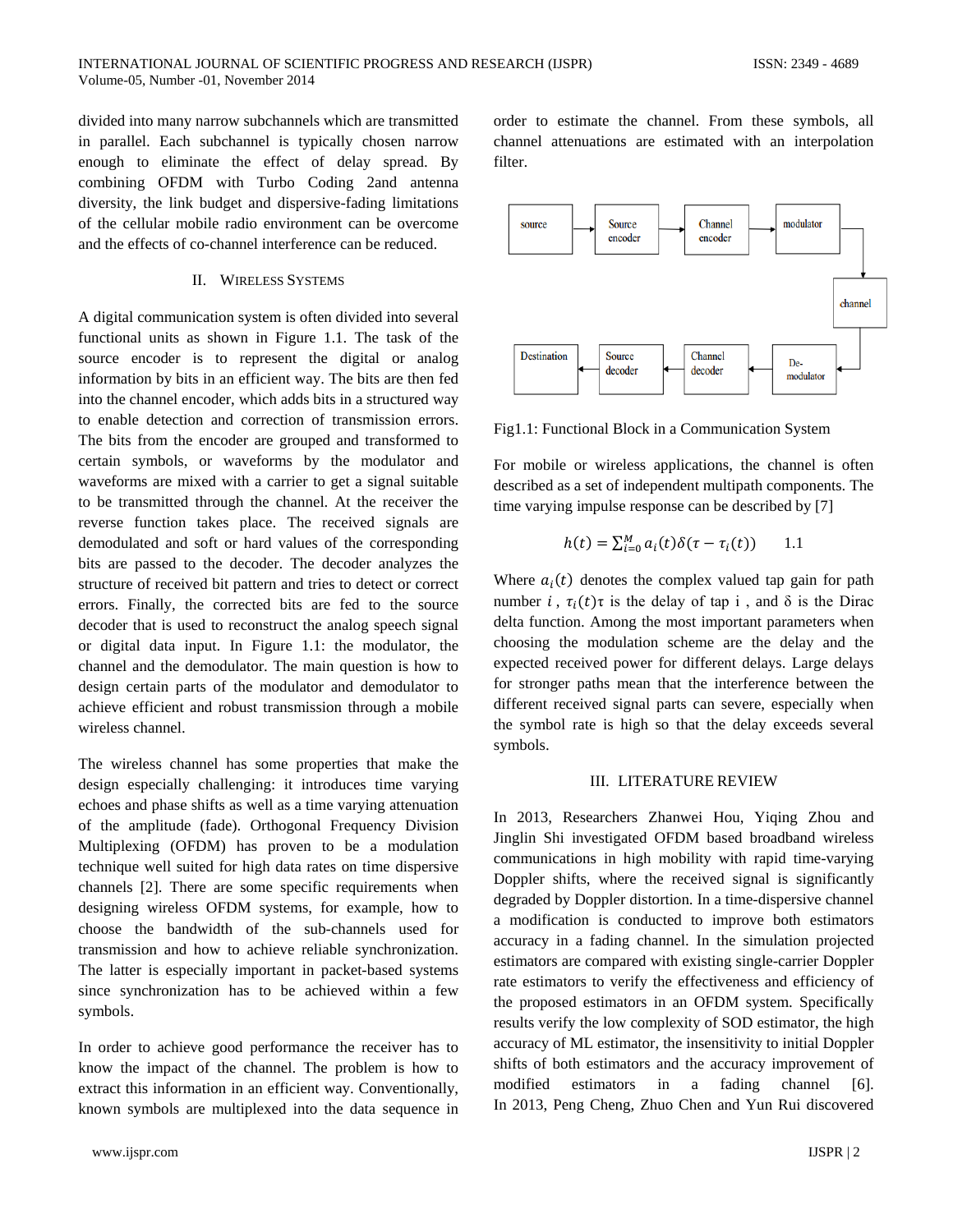Channel estimation technique for an orthogonal frequencydivision multiplexing broadband system over a doubly selective channel is very challenging. This is mainly due to the significant Doppler shift, which results in a timefrequency doubly-selective (DS) channel. Authors proposed a novel channel estimation system based on distributed compressive sensing (DCS) theory. The special decoupling form originating from a novel sparse pilot pattern is designed for such estimation, which results in an ICI-free structure and enables the DCS application to make joint estimation of these vectors accurately. Combined with a smoothing treatment process, the proposed scheme can achieve significantly higher estimation accuracy than the existing ones, although with a much smaller number of pilot subcarriers. Results confirm its performance merits.

In 2012, Elangovan, K. has done research in which to cancel the effect of fading, channel estimation and equalization procedure must be done at the receiver before data demodulation. In this work the comparisons of various algorithms, complexity and advantages, on the capacity enhancement for OFDM systems channel estimation techniques. Mainly three calculation algorithms are used in the equalizer to estimate the channel responses namely, Least Mean Square (LMS), Normalized Least Mean Square (NLMS) and Recursive Least Square (RLS) algorithms. These three algorithms are considered in this research work and performances are statically compared by using MATLAB Software [7].

In 2012, The-Hanh Pham and Ying-Chang Liang, presented an OFDM-based system under unknown narrow-band interference. Authors proposed an iterative receiver to jointly estimate the channel information, which consists of channel coefficients and noise-plus-interference variances of each sub-carrier, and detect the transmitted signals. The simulation outcomes show that the proposed receiver provides an extremely close bit-error-rate (BER) to that of the case where perfect channel information is available at the receiver. The mean-square-error (MSE) of the estimated parameters given by the proposed algorithm achieves improvement in performance [8].

In 2011, Niranjane, V.B.; Bhoyar and D.B. had given the research study in which multiple-input multiple communication system combined with the orthogonal frequency division multiplexing modulation technique can achieve reliable high data rate transmission over broadband wireless channels. The channel estimation based on comb type pilot arrangement through different algorithms for estimating channel at pilot frequencies. The estimation of channel at pilot frequencies is based on LS and MMSE channel estimation algorithm. The compared performances of channel estimation algorithm by measuring bit error rate vs. SNR with 16QAM modulation schemes. MMSE estimation has been shown to perform much better than LS but is more complex than LS for the MIMO [9].

In 2011, M.K. Gupta, S Shrivastava, and Raghuvanshi, presented the channel estimation is a process of characterizing the effect of the transmission channel on the input signal. In this research work authors compare the performance of Least Square (LS) and Linear Minimum Mean Square Error (LMMSE) channel estimation technique for Wavelet based OFDM system. The channel estimation based on block type pilot arrangement is performed by sending pilots at every sub-channel and using this estimation for a specific number of following symbols. In this paper we used wavelet transform instead of fast Fourier transform (FFT), which have more bandwidth efficiency, less prone to Doppler shift [10].

In the year 2010, Ming Liu, Crussiere, M. and Hélard, J. researched in time domain synchronous (TDS)-OFDM, the channel estimation is conventionally carried out based on the pseudo noise (PN) sequence. The PN sequence based channel estimation however suffers interference from adjacent OFDM data symbols. I this the data-aided channel estimation is carried out using the rebuilt OFDM data symbols as virtual training symbols. In contrast to the classical turbo channel estimation, interleaving and decoding functions are not used when rebuilding OFDM data symbols thereby reducing the complexity. 2-D estimate refinement and interpolation are proposed to improve the data-aided channel estimation. Results show that the performance of TDS-OFDM based DTMB system using the presented technique is very close to that with ideal channel estimation in terms of bit error rate [11].

In 2010, Wanlu Sun, Wei Yang and Lihua Li investigated the MIMO-OFDM systems, some subcarriers are often retained as virtual subcarriers for easier filter implementation and the performance of Discrete Fourier Transform (DFT)-based channel estimation will be degraded significantly due to dispersive distortion of actual channel impulse response (CIR). To overcome with this problem, researchers analyzed the effect of virtual subcarriers on channel estimation in theory and offer an effective channel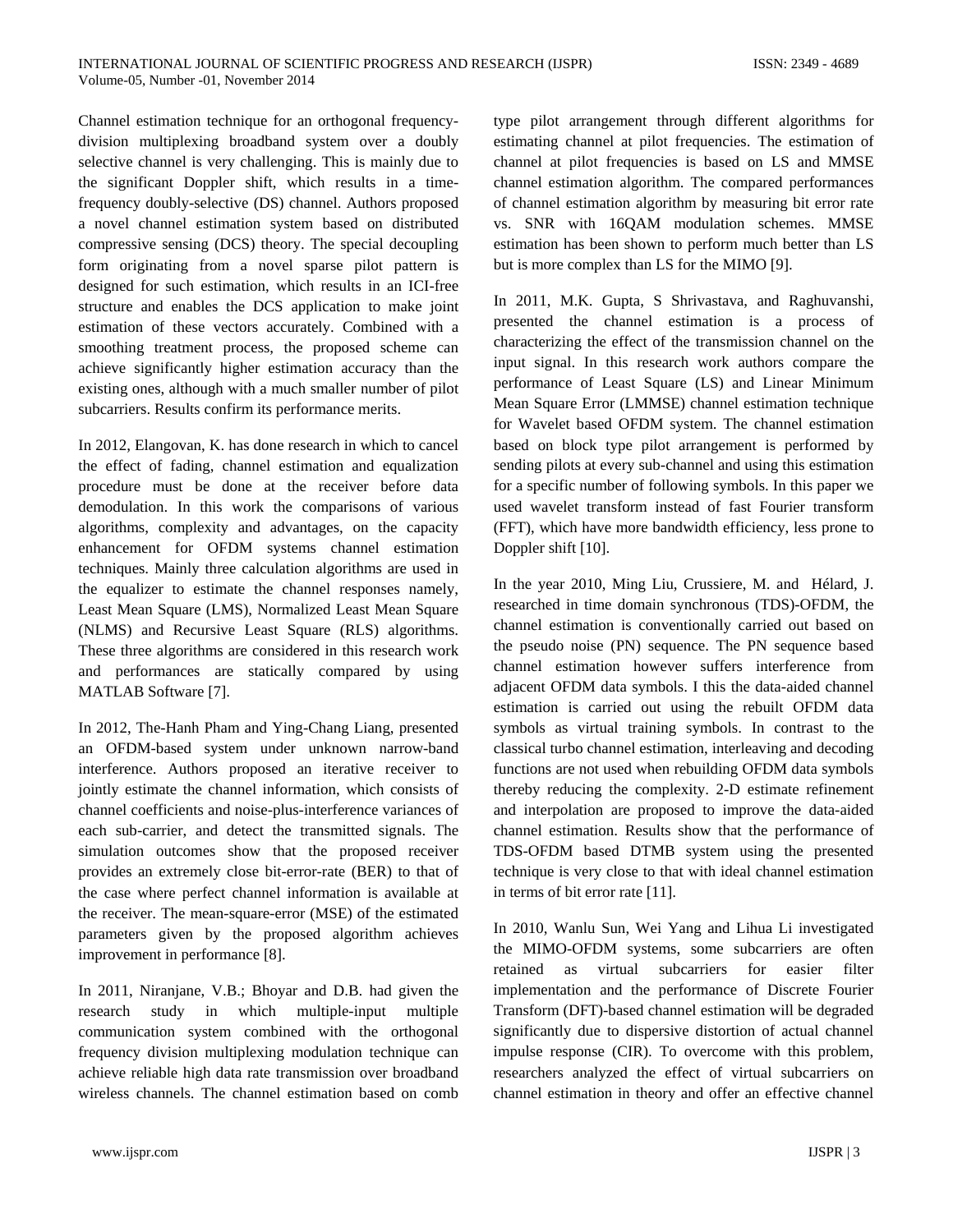estimation scheme. The projected method, which is based on Schur recursive algorithm, can expand channel frequency response (CFR) into all subcarriers with quite concise operations. Results show that the proposed scheme outperforms LS estimator and DFT-based channel estimator, in terms of both MSE and FER [12].

In 2009, Shih-Hao Fang, Ju-Ya Chen and Ming-Der Shieh presented A modified subspace-based blind channel estimation algorithm for OFDM systems. They showed that the OFDM symbols can be used to satisfy the necessary condition for achieving a full-row-rank signal matrix. Simulation outcomes show that the proposed algorithm outperforms conventional method in mean-squared error and bit error rate under static channel. Even with a smaller number of received OFDM symbols, the proposed method can perform well [13].

## IV. LIMITATIONS IN EXISTING SYSTEM

1. Efficient channel estimation required the lower value of mean square error(MSE) and there is scope to do this, we will reduce this using our proposed approach.

Compressed Sensing is complex in terms of operation because it works on monitoring of channels continuously which is complex in operation.

## V. PROPOSED METHODOLOGY

The proposed methodology to improve the estimation of channel based on OFDM wireless communication system we will work on below mentioned techniques either any one or combination of all three. Here we will try to reduce the mean square error (MSE).

- 1) We can use more advance modulation technique than in the base paper
	- $\geq$  32-QAM or 64-QAM etc.
- 2) Filtering Technique at the receiver side to detect signal and reduce effect of noises
	- $\triangleright$  Median Filtering or,
	- Moving Average Filtering or,
	- $\triangleright$  FIR or IIR Filtering etc.
- 3) Space Diversity e.g. Antenna Diversity to enhance the reception/detection power



Fig. 4.1 Block Diagram of Proposed Approach

#### VI. CONCLUSIONS

In this review paper we address the problem of channel estimation of MIMO-OFDM systems. It starts from the matrix representation of the signal model of MIMO-OFDM systems, which clearly describes the relation of signals in frequency domain and time domain and expressing operations like adding CP and removing CP as matrix product. From the resulting MIMO-OFDM signal model, a pilot tone based channel estimation can be proposed with filtration technique to estimate the fast time-varying and frequency selective fading channel via the least-squares method. The least-squares is selected for the purpose of low complexity, though some other methods such as MMSE and ML may produce better estimation performance. To further reduce the computational complexity, the pilot tone matrix is designed as a unitary matrix to save the computation of the matrix inversion in the standard LS solution. Compared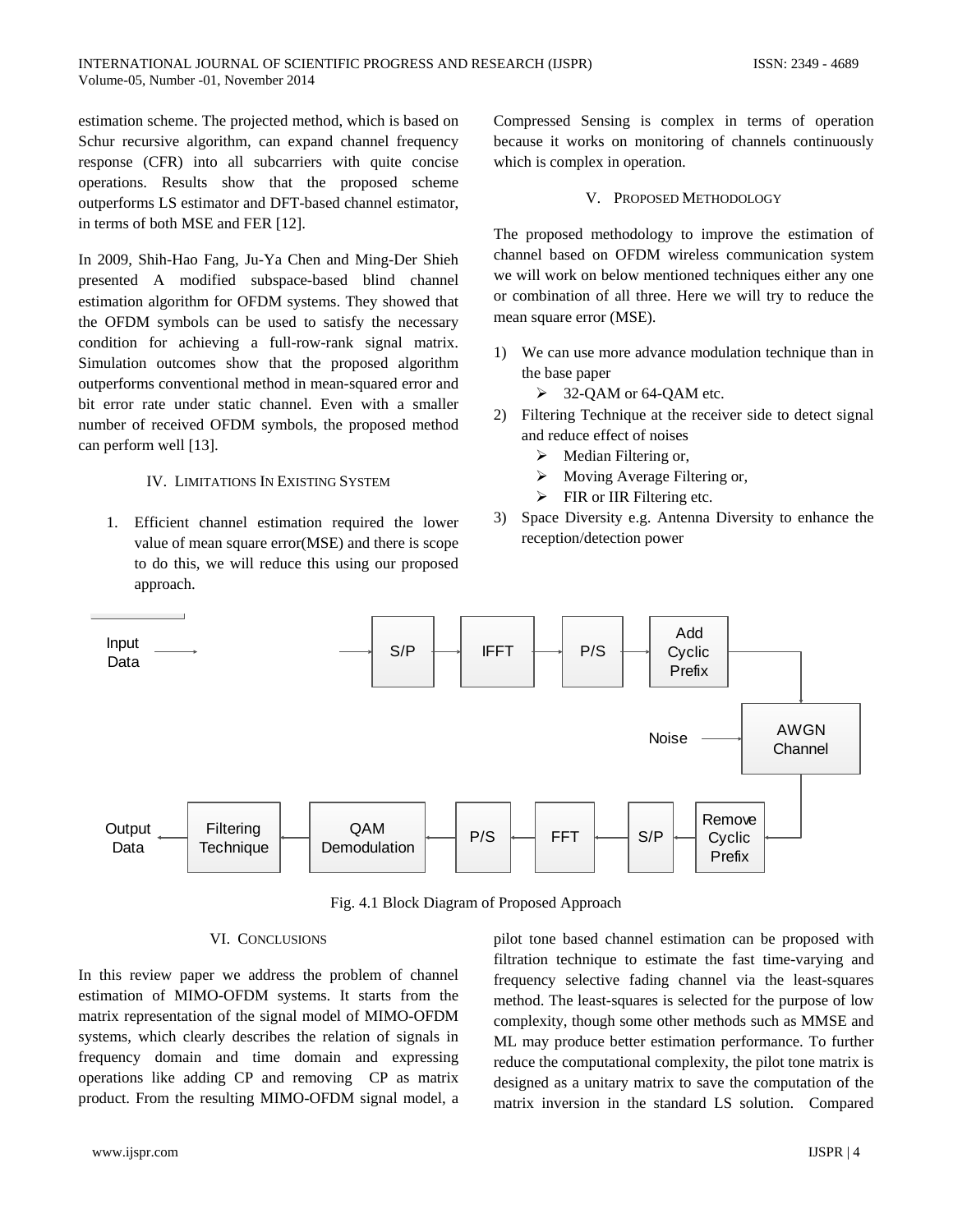with some relative pilot tone designs in the literature, our channel estimation method differs in its ability to estimate fast time-varying wireless channel since pilot tones are inserted into each OFDM block lower complexity for MIMO-OFDM systems, we are looking at the following aspects in the future.

## **REFERENCES**

- [1] Rappaport, T., Wireless Communication: Principles and Practice. New Jersey: Prentice Hall, 1996.
- [2] Chang, R., "Synthesis of band limited Orthogonal Signals for multichannel data transmission." Bell System Technical Journal. vol. 46, (December 1996): pp. 1775-1796.
- [3] Proakis, J., Digital Communications. New York: McGraw-Hill, 1998.
- [4] Torrance, J., and Hanzo, L., "Comparative study of pilot symbol assisted modem systems." Proceedings of IEEE conference on Radio Receivers and Associated Systems, Bath UK, (September 1995): pp. 36-41.
- [5] Weinstein, S. and Ebert, P., "Data Transmission by Frequency Division Multiplexing using the Discrete Fourier Transform." IEEE Transaction Communication Technology.vol. COM-19, (October 1971): pp. 628-634.
- [6] Bello, P. A., "Selective Fading limitations of the KATHRYN modem and some system design considerations." IEEE Transaction Communication Technology. vol.COM-13, (1965): pp. 320-333.
- [7] Zimmerman, M. and Krisch, A., "The AN/GSC-10/KATHRYN/ variable rate data modem for HF radio." IEEE Transaction Communication Technology. vol.CCM-15,(April 1967): pp.197-205.
- [8] Hirosaki, B., "An analysis of automatic equalizers for orthogonally multiplexed QAM systems," IEEE Transaction Communication Technology. vol. COM-28, (January 1980): pp. 73-83.
- [9] Peled, A. and Ruiz, A., "Frequency Domain Data Transmission using Reduced Computational Complexity Algorithms." Proceedings of International Conference on Acoustics. vol. 3, (April 1980): pp. 964-967.
- [10] Ketel, I., "The Multitone Channel." IEEE Transaction on Communication. vol. 37, (February 1989): pp. 119-124.
- [11] Fazel, K. and Fettis, G., "Performance of an Efficient Parallel Data Transmission System." IEEE Transaction Communication Technology. (December 1967): pp. 805-813. 46
- [12] Meyr, H., Moeneclaey, M. and Fechtel, S. A., Digital Communicatio Receivers. John Wiley and Sons, 1998.
- [13] Li, Y., Seshadri, N. and Ariyavisitakul, S., "Channel Estimation for OFDM systems with transmitter diversity in mobile wireless channels." IEEE J. Select. Areas Communication (March 1999): pp. 461-470.
- [14] Moher, M. L. and Lodge, J. H., "TCMP- a modulation and coding strategy for Rician fading channels," IEEE Trans. Communication Technology. (December 1967): pp.805-813.
- [15] Aghamohammadi, A., Meyr, H., and Asheid, G., "A new method for phase synchronization and automatic gain control of linearly modulated signals on frequency flat fading channels," IEEE Trans. Communication Technology. (January 1991): pp.25-29.
- [16] Cavers, J. K., "An analysis of Pilot symbol assisted modulation for Rayeigh fading channels." IEEE Transaction on Vehicular Technology. vol. 40(4), (November 1991):pp. 686-693.
- [17] Moon, JAe Kyoung and Choi, Song In., "Performance of channel estimation methods for OFDM systems in multipath fading channels." IEEE Transaction on Communication Electronics. vol.46, (February 2000): pp. 161-170.
- [18] Tufvesson, F., Faulkner, M., Hoeher, P. and Edfors, O., "OFDM Time and Frequency Synchronization by spread spectrum pilot technique." 8th IEEE Communication Theory Mini Conference in conjunction to ICC'99, Vancouver, Canada, (June 1999): pp. 115-119.
- [19] Tufvesson, F. and Hoeher, P., "Channel Estimation using Superimposed pilot Sequences," IEEE Trans. Communication (March 2000).
- [20] Moon, T. K., "The Expectation Maximixzation Algorithm." IEEE Signal Processing Magazine. vol. 13, (November 1996): pp. 47-60.
- [21] Xiaoqiand, Ma., Kobayashi, H. and Schwartz, Stuart C., "An EM Based Estimation of OFDM Signals." IEEE Transaction Communication. (2002).
- [22] Edfors, O., Sandell, M.,Van de Beek, J. J., Wilson, S. K. and Boriesson, P. O., "Analysis of DFT-based channel estimators for OFDM." Vehicular Technology Conference. (July 1995). 47
- [23] Coleri, S., Ergen, M., Puri, A. and Bahai, A., "Channel Estimation Techniques based on Pilot Arrangement in OFDM systems," IEEE Transaction on Broadcasting. (September 2002).
- [24] Edfors, O., Sandell, M., Van de Beek, J. J., Wilson, S. K. and Boriesson, P. O., "OFDM Channel Estimation by Singular Value Decomposition." IEEE Transaction on Communication. vol. 46(7), (July 1998): pp. 931-939.
- [25] Wang, X., Ray Liu, K. J., "OFDM Channel Estimation based on time frequency polynomial model of fading multipath channels." IEEE Transaction on Communication. (June 2001).
- [26] Julia Fernadez-Getino Garcia, M., Edfors, O. and Paez-Borrallo, Jose M., "Frequency offset correction for coherent OFDM in mobile cellular systems." Proceedings of IEEE. (2001).
- [27] Tufvesson, F. and Maseng, T., "Pilot Assisted Channel Estimation for OFDM in Mobile Cellular Systems," Proceedings of IEEE Vehicular Technology Conference, Phoenix USA, (May 1997):pp. 1639-1643.